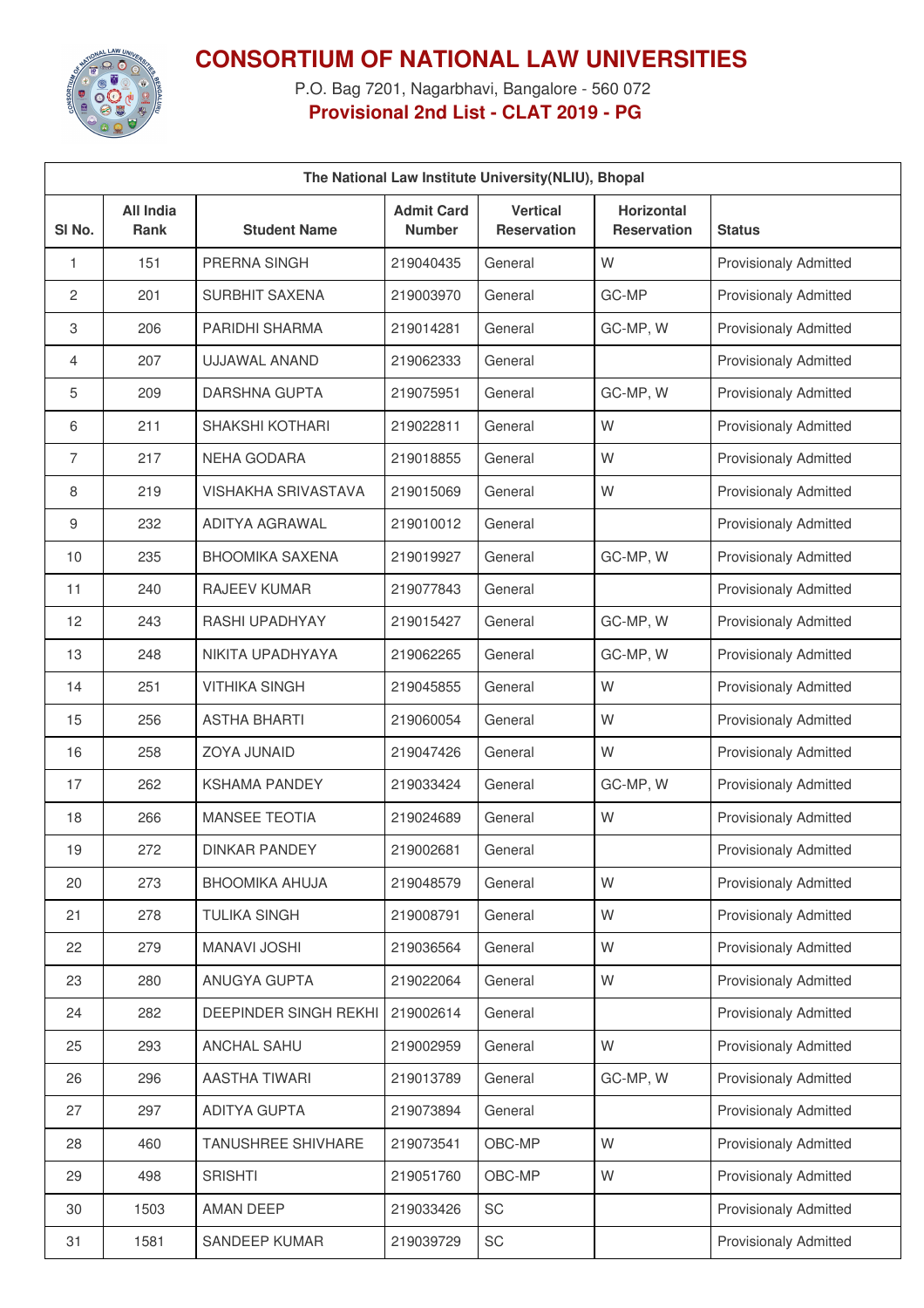| The National Law Institute University (NLIU), Bhopal |                          |                                   |                                    |                                       |                                         |                              |  |
|------------------------------------------------------|--------------------------|-----------------------------------|------------------------------------|---------------------------------------|-----------------------------------------|------------------------------|--|
| SI <sub>No.</sub>                                    | All India<br><b>Rank</b> | <b>Student Name</b>               | <b>Admit Card</b><br><b>Number</b> | <b>Vertical</b><br><b>Reservation</b> | <b>Horizontal</b><br><b>Reservation</b> | <b>Status</b>                |  |
| 32                                                   | 1593                     | <b>ANAND KUMAR</b>                | 219042141                          | <b>SC</b>                             |                                         | <b>Provisionaly Admitted</b> |  |
| 33                                                   | 1594                     | SANDEEP KUMAR                     | 219057930                          | <b>SC</b>                             |                                         | <b>Provisionaly Admitted</b> |  |
| 34                                                   | 1643                     | <b>ANMOL JAIN</b>                 | 219003797                          | General                               | PWD*, GC-MP                             | <b>Provisionaly Admitted</b> |  |
| 35                                                   | 1724                     | <b>MAYUR CHOUDHARY</b>            | 219063034                          | SC-MP                                 |                                         | <b>Provisionaly Admitted</b> |  |
| 36                                                   | 1819                     | <b>TANMAY SINGH THAKUR</b>        | 219041276                          | General                               | PWD*, GC-MP                             | <b>Provisionaly Admitted</b> |  |
| 37                                                   | 1942                     | <b>PRACHI GUNWAN</b>              | 219077436                          | SC-MP                                 | W                                       | <b>Provisionaly Admitted</b> |  |
| 38                                                   | 2097                     | <b>HEMANT VERMA</b>               | 219047995                          | SC-MP                                 |                                         | <b>Provisionaly Admitted</b> |  |
| 39                                                   | 2118                     | AAKANSHA KUMAR<br><b>UCHARIYA</b> | 219074485                          | SC-MP                                 | W                                       | <b>Provisionaly Admitted</b> |  |
| 40                                                   | 2599                     | <b>SWATI SHAKYA</b>               | 219058774                          | SC-MP                                 | W                                       | <b>Provisionaly Admitted</b> |  |
| 41                                                   | 2997                     | <b>SUPRIYA MINZ</b>               | 219042996                          | <b>ST</b>                             | W                                       | <b>Provisionaly Admitted</b> |  |
| 42                                                   | 3217                     | SHESHA KARTHIK BM                 | 219074923                          | <b>ST</b>                             |                                         | <b>Provisionaly Admitted</b> |  |
| 43                                                   | 5370                     | <b>JEETESHWARI SINGH</b>          | 219073202                          | ST-MP                                 | W, PWD                                  | <b>Provisionaly Admitted</b> |  |
| 44                                                   | 6053                     | <b>AVINASH EKKA</b>               | 219071780                          | ST-MP                                 |                                         | <b>Provisionaly Admitted</b> |  |

**Note: 1 seat will be allotted later**

## **Status of provisionally admitted students in the first list - PG**

| The National Law Institute University (NLIU), Bhopal |                                 |                           |                                    |                                       |                                         |                              |  |
|------------------------------------------------------|---------------------------------|---------------------------|------------------------------------|---------------------------------------|-----------------------------------------|------------------------------|--|
| SI No.                                               | <b>All India</b><br><b>Rank</b> | <b>Student Name</b>       | <b>Admit Card</b><br><b>Number</b> | <b>Vertical</b><br><b>Reservation</b> | <b>Horizontal</b><br><b>Reservation</b> | <b>Status</b>                |  |
| 1                                                    | 39                              | <b>MANISH KUMAR</b>       | 219071992                          | General                               |                                         | <b>Provisionaly Admitted</b> |  |
| 2                                                    | 65                              | CHHAYA SINGH              | 219011818                          | General                               | GC-MP, W                                | Vacant                       |  |
| 3                                                    | 89                              | PUSHPITA DUTTA            | 219018435                          | General                               | W                                       | <b>Provisionaly Admitted</b> |  |
| $\overline{4}$                                       | 91                              | <b>SAMIP MOHAN</b>        | 219041916                          | General                               | GC-MP                                   | Vacant                       |  |
| 5                                                    | 92                              | <b>SUMANT DIXIT</b>       | 219071022                          | General                               |                                         | Vacant                       |  |
| 6                                                    | 93                              | <b>NIDHI BANSAL</b>       | 219002704                          | General                               | W                                       | Vacant                       |  |
| 7                                                    | 95                              | <b>SHRUTI BITOLIYA</b>    | 219029713                          | General                               | GC-MP, W                                | <b>Provisionaly Admitted</b> |  |
| 8                                                    | 101                             | APRAJITA VERMA            | 219054326                          | General                               | GC-MP, W                                | Vacant                       |  |
| 9                                                    | 103                             | <b>VIPULA BHATT</b>       | 219059963                          | General                               | GC-MP, W                                | <b>Provisionaly Admitted</b> |  |
| 10                                                   | 104                             | <b>VISHAKHA RAJGARHIA</b> | 219030161                          | General                               | W                                       | Vacant                       |  |
| 11                                                   | 108                             | <b>SHRUTI JAIN</b>        | 219052120                          | General                               | GC-MP, W                                | Vacant                       |  |
| 12                                                   | 110                             | <b>AYUSH AGARWAL</b>      | 219038435                          | General                               |                                         | Vacant                       |  |
| 13                                                   | 111                             | SIVAGNANA SELVI C         | 219046099                          | General                               | W                                       | Vacant                       |  |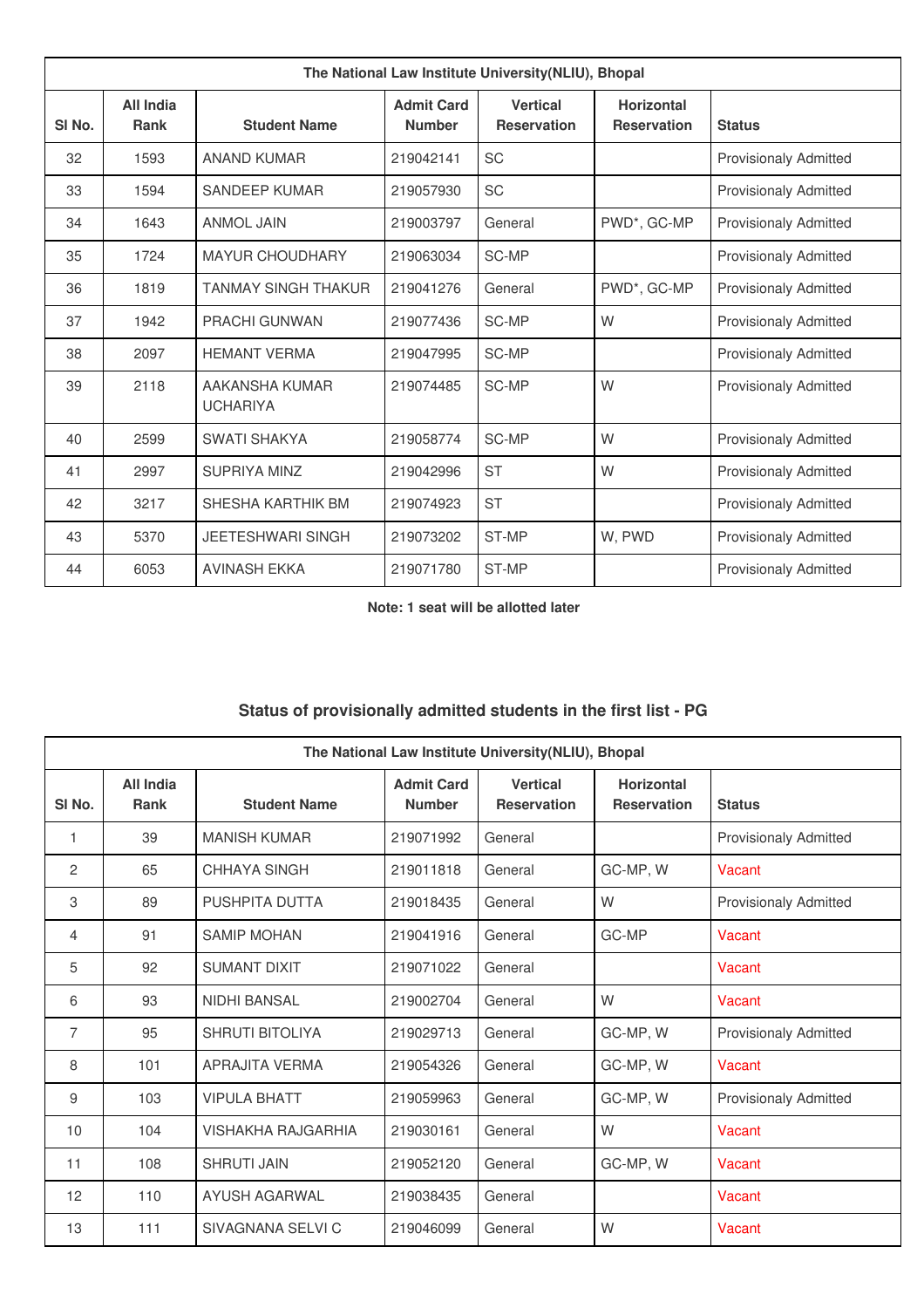| The National Law Institute University(NLIU), Bhopal |                                 |                                          |                                    |                                       |                                         |                              |
|-----------------------------------------------------|---------------------------------|------------------------------------------|------------------------------------|---------------------------------------|-----------------------------------------|------------------------------|
| SI <sub>No.</sub>                                   | <b>All India</b><br><b>Rank</b> | <b>Student Name</b>                      | <b>Admit Card</b><br><b>Number</b> | <b>Vertical</b><br><b>Reservation</b> | <b>Horizontal</b><br><b>Reservation</b> | <b>Status</b>                |
| 14                                                  | 113                             | <b>CHIRANJEEV GOGOI</b>                  | 219030081                          | General                               |                                         | Vacant                       |
| 15                                                  | 114                             | ATHENA SOLOMON K                         | 219035097                          | General                               | W                                       | Vacant                       |
| 16                                                  | 117                             | <b>VARUN YADAV</b>                       | 219072052                          | General                               |                                         | Vacant                       |
| 17                                                  | 119                             | <b>SHINJINI YADAV</b>                    | 219067845                          | General                               | W                                       | Vacant                       |
| 18                                                  | 121                             | <b>KIRT AGARWAL</b>                      | 219037398                          | General                               |                                         | Vacant                       |
| 19                                                  | 125                             | RACHANA G C                              | 219049836                          | General                               | W                                       | Vacant                       |
| 20                                                  | 127                             | PRAKHAR NAYAK                            | 219065303                          | General                               | GC-MP                                   | Vacant                       |
| 21                                                  | 128                             | <b>SHALINI SHARMA</b>                    | 219066165                          | General                               | W                                       | Vacant                       |
| 22                                                  | 131                             | AKANSHA YADAV                            | 219050086                          | General                               | W                                       | <b>Provisionaly Admitted</b> |
| 23                                                  | 132                             | PRIYANKA NAIR                            | 219024018                          | General                               | W                                       | Vacant                       |
| 24                                                  | 135                             | PARNIKA AGNIHOTRI                        | 219062970                          | General                               | W                                       | Vacant                       |
| 25                                                  | 138                             | NEHRU                                    | 219038876                          | General                               |                                         | Vacant                       |
| 26                                                  | 139                             | <b>UPASANA KHATTRI</b>                   | 219003547                          | General                               | W                                       | Vacant                       |
| 27                                                  | 141                             | RAHUL GUPTA                              | 219041680                          | General                               |                                         | Vacant                       |
| 28                                                  | 149                             | <b>VINI SAXENA</b>                       | 219000107                          | General                               | GC-MP*, W                               | <b>Provisionaly Admitted</b> |
| 29                                                  | 150                             | <b>SHASHANK PATHAK</b>                   | 219032370                          | General                               | GC-MP*                                  | Vacant                       |
| 30                                                  | 165                             | <b>RUPSEE MODI</b>                       | 219065013                          | General                               | GC-MP*, W                               | Vacant                       |
| 31                                                  | 170                             | <b>HARSHVARDHAN SINGH</b><br><b>GAUR</b> | 219044962                          | General                               | GC-MP*                                  | Vacant                       |
| 32                                                  | 174                             | RACHNA MISHRA                            | 219044784                          | General                               | GC-MP*, W                               | <b>Provisionaly Admitted</b> |
| 33                                                  | 180                             | PRIYANKA KUSHWAH                         | 219050903                          | General                               | GC-MP*, W                               | <b>Provisionaly Admitted</b> |
| 34                                                  | 195                             | <b>HARSHIT SINGH</b>                     | 219031371                          | General                               | GC-MP*                                  | Vacant                       |
| 35                                                  | 199                             | ANAND KUMAR PATEL                        | 219064647                          | General                               | GC-MP*                                  | Vacant                       |
| 36                                                  | 276                             | PRATEEK RAI                              | 219062426                          | OBC-MP                                |                                         | <b>Provisionaly Admitted</b> |
| 37                                                  | 325                             | PALAK GURJAR                             | 219072117                          | OBC-MP                                | W                                       | Vacant                       |
| 38                                                  | 338                             | RISHA AHMED QURESHI                      | 219075713                          | OBC-MP                                | W                                       | <b>Provisionaly Admitted</b> |
| 39                                                  | 340                             | BHAWNA YADAV                             | 219018023                          | OBC-MP                                | W                                       | <b>Provisionaly Admitted</b> |
| 40                                                  | 532                             | <b>MADHAVI</b>                           | 219029610                          | SC                                    | W                                       | Vacant                       |
| 41                                                  | 551                             | MD IMDAD HUSSAIN                         | 219017832                          | General                               | PWD <sup>*</sup>                        | Vacant                       |
| 42                                                  | 584                             | <b>SHIVAM KUMAR</b>                      | 219033652                          | SC                                    |                                         | Vacant                       |
| 43                                                  | 597                             | HARI MOHAN MEENA                         | 219075439                          | <b>ST</b>                             |                                         | Vacant                       |
| 44                                                  | 609                             | <b>AVIRAL PANDEY</b>                     | 219074328                          | General                               | PWD <sup>*</sup>                        | Vacant                       |
| 45                                                  | 632                             | <b>VISHESH DAHIYA</b>                    | 219058549                          | SC                                    |                                         | Vacant                       |
| 46                                                  | 643                             | SADAPHULE PRAKASH<br>SOPANRAO            | 219058211                          | SC                                    |                                         | Vacant                       |